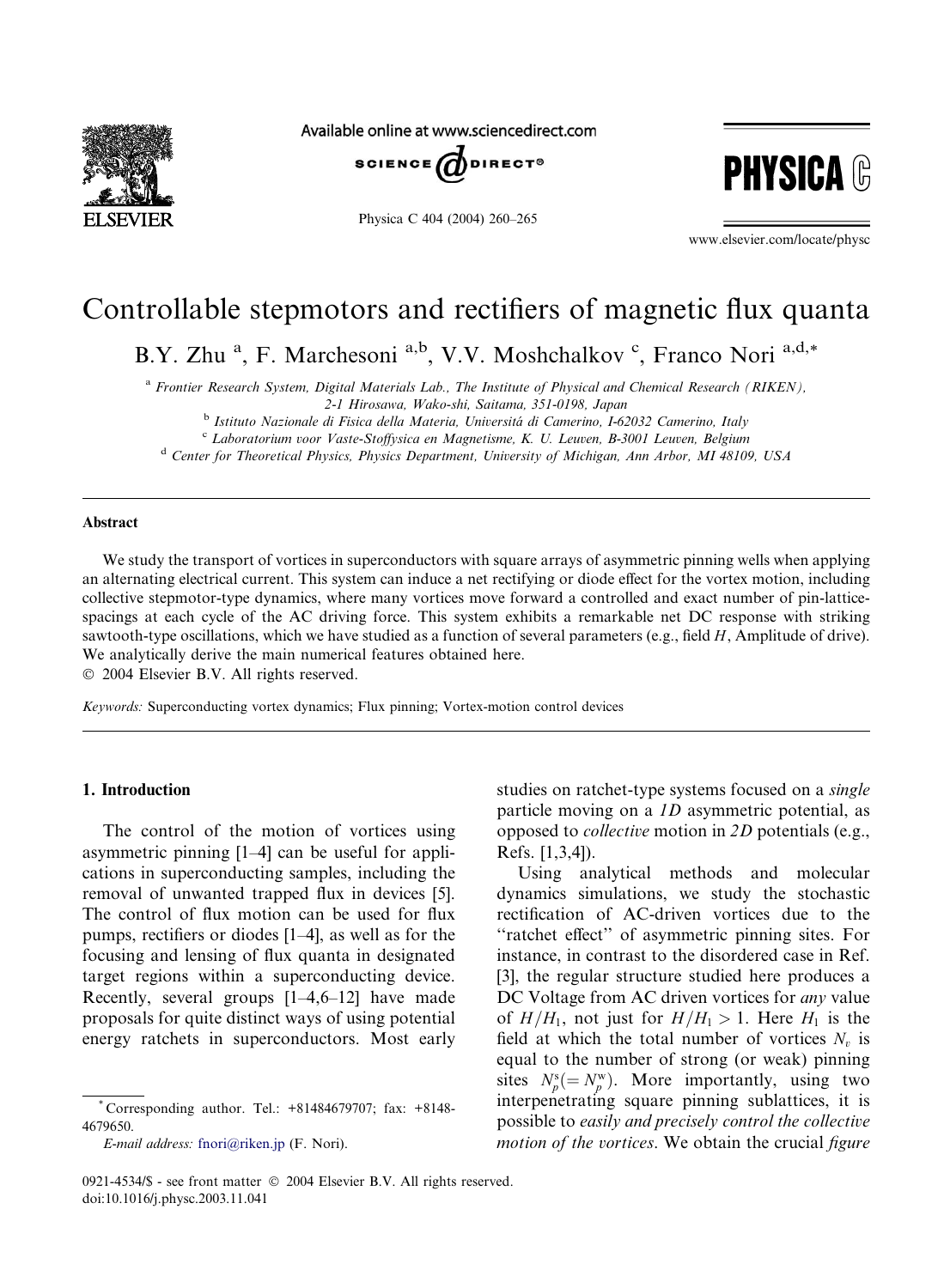of merit  $\rho$  characterizing the performance of this type of devices. This asymmetry factor is proportional to the difference between the critical depinning forces,  $F_M - F_m$ . Here,  $F_m$  is the stopping force for vortex depinning when the driving force is directed from a strong pinning site to a weak one, and  $F_M$  in the opposite direction.

## 2. Model

The strong and the weak pinning sites are placed on two square sublattices with spacing  $a_0 (=1$  here) and separated a distance d. All pinning centers are modelled here by Gaussian potential wells (the model and notation are explained in detail in [13,14]) with a decay length  $R_p$ . The intensity of the individual pinning force is denoted by  $f_0 F_{p0}^{s,w}$  (s = strong, w = weak,  $F_{p0}$  = pinning force strength, measured in units of  $f_0$ ). The AC squarewave driving Lorentz force is  $\mathbf{F}_L = F_L^y(t)\hat{\mathbf{y}}$  and the repulsive vortex–vortex force is

$$
\mathbf{F}_{vv}(\mathbf{r}_i) = F_{vv0} f_0 \sum_{j \neq i}^{N_v} \lambda \hat{\mathbf{r}}_{ij} / |\mathbf{r}_i - \mathbf{r}_j|, \qquad (1)
$$

where

$$
\hat{\mathbf{r}}_{ij} = (\mathbf{r}_i - \mathbf{r}_j)/|\mathbf{r}_i - \mathbf{r}_j|.
$$

The overdamped equation of motion [13–15] for vortex  $i$  is given by

$$
\eta \mathbf{v}_i = \mathbf{F}_L + \mathbf{F}_{vv}(\mathbf{r}_i) + \mathbf{F}_p(\mathbf{r}_i). \tag{2}
$$

The initial vortex positions are obtained from annealing. Parameters used in the simulations are  $R_p = 0.13a_0$ ,  $\lambda = 2.6a_0$ .  $F_{vv0} = 0.1$ ,  $F_{p0}^s = 0.5$ ,  $d =$ 0.2 $a_0$  and  $F_{p0}^s F_{p0}^w = 2$ , time step  $\tau_0 = 1/150$ , and viscosity  $\eta = 1$ . Our results are insensitive to the sample size, typically  $10a_0 \times 10a_0$  (i.e.,  $N_p^{\text{w}} = N_p^{\text{s}} =$ 100), provided that the density of vortices and pins remains unchanged.

#### 3. Net DC voltage  $V_{\text{DC}}$  versus AC drive period

Fig. 1(a) shows





Fig. 1. (a) Net average DC velocity  $V_{DC}$  versus the half period P of the AC driving force for different amplitudes,  $F_L = 0.3, 0.4,$ 0.6 for  $H/H_1 = 1.05$ . Notice the non-monotonic behavior of  $V_{\text{DC}}(P)$ , with the maximum  $V_{\text{DC}}$  obtained for  $F_L \sim 0.4$ . This unusual  $V_{\text{DC}}$  has a remarkable sequence of jumps. (b)  $V_{\text{DC}}$  versus P for  $F_L = 0.3$  for the first matching field,  $H/H_1 = 1$ . Analytically, we derive the horizontal dotted line  $V_M$ , and the open circles  $V_m(n)$ , for any n; only  $n = 1$  through 5 are shown in (b). The inset shows the displacement y versus time  $(\times 10^3 \tau_0)$  of any vortex for  $P/\tau_0 = 600$  (A), 800 (B) and 1500 (C) corresponding to the arrows in panel (b). A subset of the pinning array is also shown in (b).

for different amplitudes  $F<sub>L</sub>$  of the driving force. Each plotted point is obtained by averaging over 200 periods, each with about  $10^4$ – $10^6$  time steps. Interestingly, when increasing the half period of the driving force (from  $P = 0$  to 5000 $\tau_0$  with small step  $\Delta P = 10\tau_0$ , sharp jumps in the rectified voltage  $V_{\text{DC}}(P)$  curves appear, mainly in the range  $F_m$  <  $F_L < F_M$ . When P is sufficiently small, the driven vortices travel a distance smaller than the minimum interpin distance  $a_0 - d - 2R_p$  during the first halfperiod P and, afterwards, the vortices will be driven back to the original pins during the second halfperiod, in the opposite direction of  $F<sub>L</sub>$ . This results in a trivial zero DC response of the vortices, as seen in Fig. 1(a). When the period of the driving force exceeds a threshold value  $P_c$ , which depends on  $F_L$ , the vortices move from one pinning site to a nearby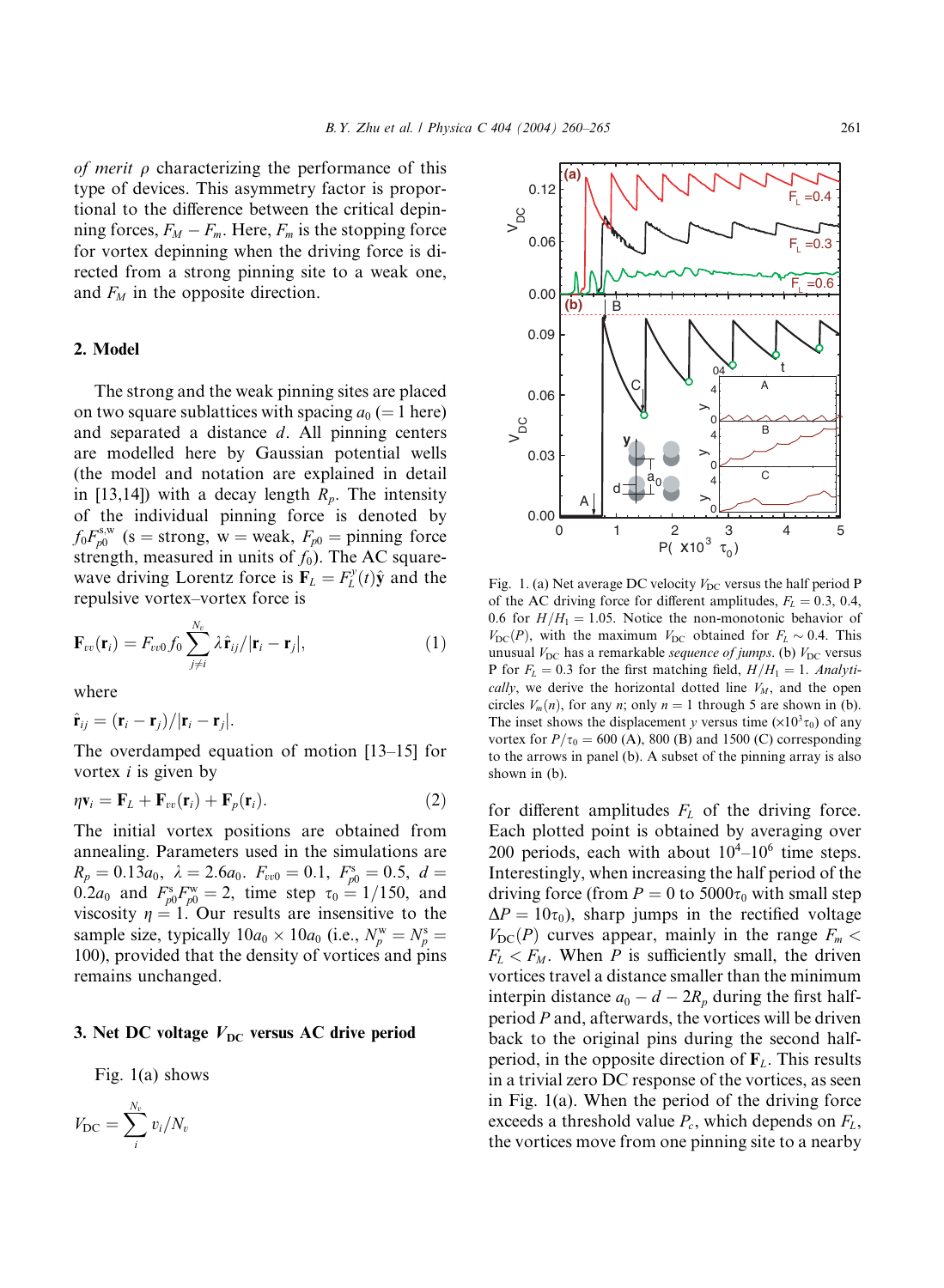one during a half period and the system acts as a vortex rectifier. Moreover, it acts as a controllable collective "stepmotor" of flux quanta, where many vortices move forward in unison.

In the absence of both thermal noise and pinning force, a single vortex would alternate travelling a distance  $F_L \cdot P$  in one direction y and then a distance  $F_L \cdot P$  in the other  $-\mathbf{y}$  direction. Thus, the minimum half-period  $P_c$  of the driving force  $F_L$ should be

 $P_c \sim a_0/F_L$ .

This is the reason why we obtain a threshold forcing period which clearly depends on  $F<sub>L</sub>$ . The very unusual sawtooth-type *oscillation* of  $V_{\text{DC}}(P)$ , beyond the threshold  $P_c$  value, is a remarkable feature of this system. The very sharp peaks in  $V_{DC}$ indicate the location of the optimal forcing periods to achieve the maximum  $V_{\text{DC}}$ . The period P of the oscillation peaks in each curve is also dependent on  $F_L$ . Since the minimal spacing  $P \cdot F_L$  should also be  $\sim a_0$ , this means that the half period P of the  $V_{\text{DC}}(P)$  oscillation is almost the same as the critical threshold value  $P_c$  (see below for a more detailed discussion of why  $P_c \sim P$ ).

#### 4. Amplitude dependence of the net DC voltage

The net velocity  $V_{\text{DC}}$  depends non-monotonically (as in some other rectifiers [16]) on the amplitude  $F<sub>L</sub>$  of the driving force (see Figs. 1(a) and 2). As seen in Fig. 2, For  $H/H_1 = 1.05$ , when  $F_L$  is larger than  $F_m \sim 0.23$ , the vortices can depin when



Fig. 2. Net velocity  $V_{\text{DC}}$  versus  $F_L$  for  $H/H_1 = 0.83$  (squares); 1 (circles); and 1.05 (triangles), with fixed half-period  $P = 1600\tau_0$ .

 $\mathbf{F}_L$  is parallel to the +y-axis. Of course, if the driving force is sufficiently large, all the vortices can move back and forth collectively regardless of the asymmetric pinning effect in the system, which results in the very weak DC response at  $F_L \simeq 0.6$  seen in Figs. 1(a) and 2. If the amplitude of the driving force is quite weak (i.e.,  $F_L < F_m$ ), the trapped vortices cannot be depinned in a period, which results in a highly suppressed DC response (i.e.,  $V_{\text{DC}} \sim 0$ ). In Fig. 1(b), we show  $V_{\text{DC}}$  for the first matching magnetic field,  $H/H_1=1$ , versus P for  $F<sub>L</sub> = 0.3$ . The inset of Fig. 1(b) shows the displacement of any vortex versus time for the points A, B, and C indicated by the arrows in (b).

As seen in Fig. 2, with the increase of the amplitude  $F<sub>L</sub>$  of the square-wave AC driving force, we find optimal  $F<sub>L</sub>$  values for the DC response for  $H/H_1 = 0.83$ , 1.0 and 1.05 with  $P = 1600\tau_0$ . Here, one can clearly note that when  $F_L$  is smaller than a critical value  $F_m$ , none of the trapped vortices can be depinned and no DC response can be measured. The amplitudes of the AC driving force that maximize the DC response are dependent on the ratio of the vortex density to the pins in the system. When  $H/H_1 = 1$ , the critical depinning force for the vortex motion is maximum and the rectifying or ratchet effect is most efficient for all the vortices, which reach their highest net DC velocities, as seen in Fig. 2. Each successive plateau corresponds to an additional pinning site explored by an increasing  $F<sub>L</sub>$ . These turn into mild oscillations when the driving force  $F<sub>L</sub>$  is strong enough.

For  $H/H_1 = 1$ ,  $V_{DC}(F_L)$  has very flat plateaus corresponding to commensurate lock-in transitions where the amplitude of the back-and-forth motion of the vortices matches the distance between pins. These lock-in plateaus are analogous to the ''Arnold's tongues" described in [15]. Away from the main lock-in plateaus,  $V_{DC}$  has a sharp drop. When  $H/H_1 > 1$ , due to the interstitial vortices which only cause a zero DC response, the pinning and the maximum  $V_{DC}$  are weaker.

# 5. Comparison between AC and DC drives

It is instructive to compare the DC response between the AC drive and the difference between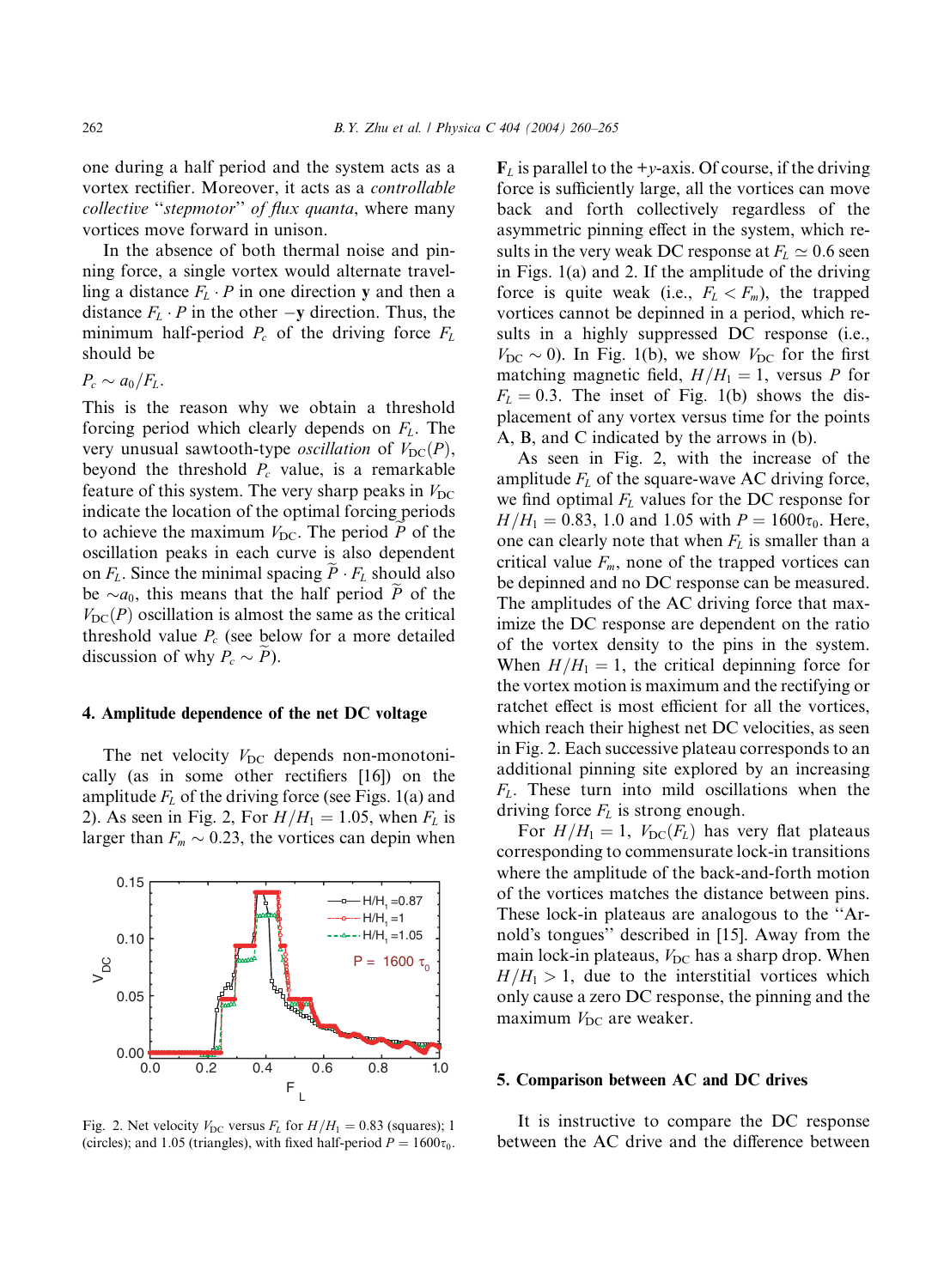two DC drives in two opposite directions along the  $y$ -axis. In Fig. 3(a), we show the stationary average vortex velocities  $V_R(F_L)$  and  $V_L(F_L)$ , as a function of the DC drive for  $\mathbf{F}_L \|\mathbf{y}$  and  $\mathbf{F}_L \|\mathbf{y} = \mathbf{y}$  at  $H/H_1 =$ 1.05, respectively ( $R =$ Right or +y and  $L =$  left or  $-y$ ). One can clearly see the asymmetric pinning effect for the vortex motion which depends on the orientation of the applied driving force in such composite strong and weak pinning arrays. Indeed, it is easier to depin vortices when driven in the positive direction  $(F||y)$  since the weaker pins are easier to overcome.

In Fig. 3(b), we show both the subtraction  $[V_R(F_L) - V_L(F_L)]/2$  from Fig. 3(a), which exhibits a sharp peak, and the net average DC response



Fig. 3. Net average DC velocity  $V_{\text{DC}}$  versus  $F_L$  for: (a) DC current drive along y (curve 1) and  $-y$  (curve 2), and (b) AC drive along y (thin curves) for  $P/\tau_0=1600$ , 1700, and half the difference between the two DC-driven curves in (a) (thick curve). Here,  $H/H_1 = 1.05$ . Our one-particle predictions for  $u_{R,L}$ are plotted in (a) for comparison (dotted curves); the approximate adiabatic  $V_{\text{DC}}(F_L)$  is drawn in (b) as a dotted curve. The inset shows asymmetry factor  $\rho = (F_M - F_m)/(F_M + F_m)$  versus the ratio  $F_{p0}^{\text{w}}/F_{p0}^{\text{s}}$  (bottom axis) at  $F_{p0}^{\text{s}} = 0.5$  and  $d = 0.2a_0$  (open circles), and of the sublattice distance d (upper axis) for  $F_{p0}^{\rm s}/F_{p0}^{\rm w}=2$  (solid circles). The asymmetry factor is proportional to the difference between the critical depinning forces. It is the figure of merit characterizing the performance of these devices.

 $V_{\text{DC}}(F_L)$  for the AC driven case as a function of the amplitude  $F<sub>L</sub>$  at fixed half periods  $P = 1600\tau_0$ , and  $1700\tau_0$ . Interestingly, the values of  $V_{DC}$  are always close to the value of  $[V_R - V_L]/2$ . This phenomenon has been revealed in some other ratchet systems [18,19].

# 6. Analytical analysis

A full analytical interpretation of the vortex ratchet flows simulated above lies beyond the reach of todays non-equilibrium statistical mechanics. Nevertheless, at  $H/H_1 = 1$  there are no interstitial vortices and therefore the overall vortex dynamics can be accurately analyzed through a simplified one-particle approach [16–19]. For  $H/H_1 = 1$  the effects of the vortex–vortex interaction cancel out for geometrical reasons, so we can just ignore them. The net potential  $U_p(y)$ , felt by a non-interacting vortex moving in the y-direction, results from the linear superposition of all pinning potentials along one lattice column. Thus,  $U_p(y)$  is a periodic asymmetric potential capable of sustaining a ratchet current [16–18]; in the absence of thermal fluctuations its rectifying power is mostly limited to the amplitude window  $[F_m, F_M]$ , with  $F_m < F_M$ . The two limiting values  $F_m$  and  $F_M$  (the maximum stopping forces along opposite directions) can be obtained from the expression of the pinning potential energy. We obtain  $F_m \approx 0.236(\sim 0.25 = F_{p0}^{\text{w}})$ and  $F_M \approx 0.436 (\sim 0.5 = F_{p0}^s)$  (see Fig. 3(a)). The inset in Fig. 3 shows the ratio of the difference between the stopping forces,  $F_M - F_m$ , over twice their average  $F_M + F_m$  as a function of both d and also  $F_{p0}^{\text{w}}/F_{p0}^{\text{s}}$ . This asymmetry factor is very clearly peaked at  $d \approx 0.21$  and  $F_{p0}^{\text{w}}/F_{p0}^{\text{s}} \approx 0.48$ .

The  $V_{\text{DC}}$  versus P curve for  $H/H_1 = 1$  in Fig. 1(b) can be reproduced fairly closely. First we need to determine the activation half-period  $P_c$ , when the rectification mechanism suddenly starts:  $P_c$ must be long enough for a single vortex to drift from one pinning well to the adjacent one along a y-column, by climbing the less steep side of the  $U_p(v)$  well it occupies. The net vortex velocity  $\langle u \rangle$ over such a distance is a nonlinear function of  $F<sub>L</sub>$ . A rough estimate of  $\langle u \rangle$  can be given by assuming that the vortex velocity inside a pinning well tilted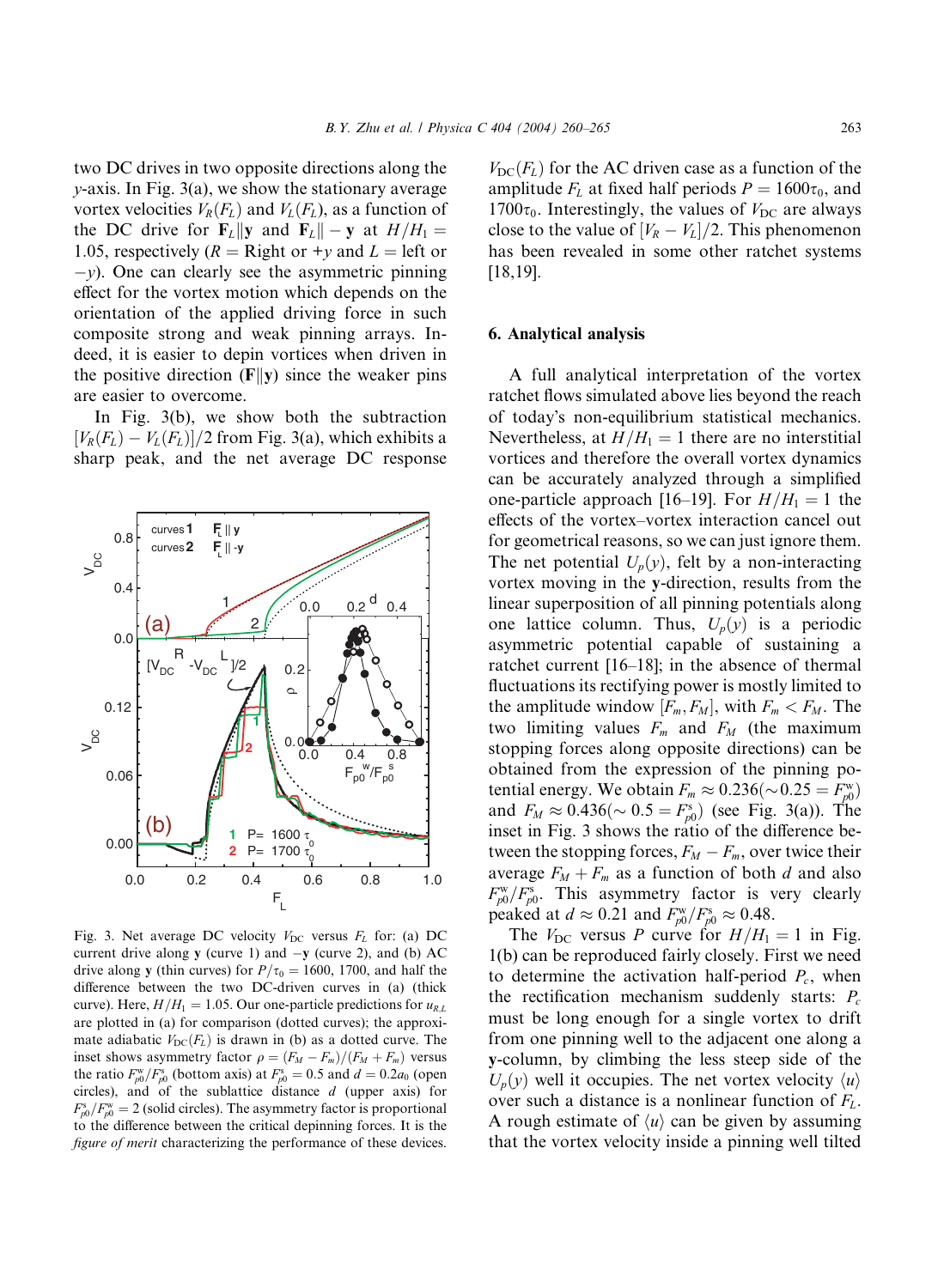in the positive direction, when  $F_L > F_m$ , is  $F_L - F_m$ , while in the flat region between pins is just  $F<sub>L</sub>$ (recall that here  $\eta = 1$ ). The longitudinal size of the double pinning-well structure is about

$$
\delta_p = 2R_p + d \ (= 0.46a_0 \text{ here}),
$$

hence

$$
\langle u(F_L) \rangle = \kappa(F_L) F_L = F_L (1 - \delta_p F_m / F_L). \tag{3}
$$

For the sake of comparison with our simulation data, the explicit value of the correcting factor is  $\kappa(F_L = 0.3) \simeq 0.64$ . Our estimate for the half period  $P_c$  becomes

$$
P_c = a_0 / \langle u \rangle = a_0 / \kappa(F_L) F_L. \tag{4}
$$

In Fig. 1(b),  $a_0 = 150\tau_0$ , therefore our analytical prediction for  $P_c$  yields  $P_c = 780\tau_0$ , within 2% of our simulation value.

The curve  $V_{DC}$  versus P in Fig. 1(b) shows a sequence of peaks of the same height  $V_{DC} = V_M$ . These peaks correspond to  $P = nP_c + \varepsilon$ , where  $\varepsilon$  is very small, i.e., to the driving condition when a single vortex can advance by *n* lattice constants  $a_0$ in the y direction during half a forcing cycle (getting immediately trapped as  $\mathbf{F}_L$  reverses its sign). The peak velocity is therefore

$$
V_M = na_0/2nP_c = \kappa(F_L)F_L/2.
$$
\n<sup>(5)</sup>

The minima  $V_m(n)$  of the curve  $V_{DC}$  versus P at  $H/H_1 = 1$  occur at

$$
P=nP_c-\varepsilon,
$$

as the vortex drifts a distance  $na_0$  in a half period of duration  $(n + 1)P_c$ ; accordingly,

$$
V_m(n) = V_M n/(n+1), \text{ with } n = 1, 2, 3, ... \tag{6}
$$

Both predictions for  $V_M$  and  $V_m(n)$  are displayed in Fig. 1(b) as compelling evidence for the oneparticle approach when  $H/H_1 \sim 1$ .

In Fig. 2, for  $H/H_1 = 1$ , the first three horizontal steps of  $V_{\text{DC}}(F_L)$  have roughly similar widths  $\Delta F_L \sim 0.07$  and are equally spaced with  $\Delta V_{\text{DC}} \simeq$ 0:047. Both features are well reproduced by the heuristic argument in the equations for  $\langle u(F_L) \rangle$  and  $P_c$ . Periodic jumps in the  $V_{\text{DC}}(F_L)$  curve occur for the discrete solutions  $F_L = F_n$  of the equation  $F\kappa(F)P_c = na_0$ , namely

$$
F_n = nF_0 + \delta_p F_m,\tag{7}
$$

with

$$
F_0 = a_0/P = a_0/1600\tau_0 = 0.09375.
$$

Only two jump amplitudes  $F_n$  fall within the rectification window  $[F_m, F_M]$ , i.e.  $F_2 = 0.30$  and  $F_3 =$ 0.36 ( $F_1 \approx 0.2$  is shifted to 0.24, because  $V_{DC}$  is zero below  $F_m \sim 0.24$ ). As a consequence, the rising branch of  $V_{DC}(F_L)$  exhibits only three steps

$$
V_{\rm DC}(n) = n\Delta V_{\rm DC},
$$

with  $n = 1, 2, 3$  and  $\Delta V_{\text{DC}} \simeq 0.047$ . For  $P/\tau_0 =$ 3200 (4800) we obtain six (nine) jumps within the rectification window (these plots will be shown elsewhere). The favorable comparison thus achieved establishes the validity of the Ansatz in our equation for  $\langle u(F_L) \rangle$  over the rectification window.

Finally, Fig. 3 also deserves closer inspection. The upper panel shows the stationary velocities  $V_{\text{DC}}^R = V_{\text{DC}}(+F_L)$  and  $V_{\text{DC}}^L = V_{\text{DC}}(-F_L)$  of a single vortex driven to opposite directions by a DC signal of intensity  $F<sub>L</sub>$ . Ignoring the role of the unpinned vortices (here fewer than 5% since  $H/H_1 = 1.05$ ), we can try to extend the one-particle approach to this problem as well. The  $u(F_L)$  plot for a particle moving on a noiseless one-dimensional periodic substrate is reasonably well approximated by the formula

$$
u_R(F_L) = (F_L^2 - F_m^2)^{1/2} \quad \text{with } (F_L > F_m),
$$
  

$$
u_L(F_L) = (F_L^2 - F_M^2)^{1/2} \quad \text{with } (F_L > F_M),
$$
 (8)

which is exact in the case of a sinusoidal potential  $U_p(y)$  [18,19]. Here, one uses  $F_m$  if the vortex is being driven against the stopping force  $F_m$  (i.e., to the right) and vice versa. In Fig. 3(a) the agreement between  $V_{DC}^R$  and  $u_R$  is by far much closer than between  $V_{\text{DC}}^L$  and  $u_L$ . The reason for this discrepancy is twofold: (i) the pinning potential wells are too steep to be fitted by a sinusoidal function with appropriate amplitude and wavelength. Apparently, such an approximation works better for the lower slopes